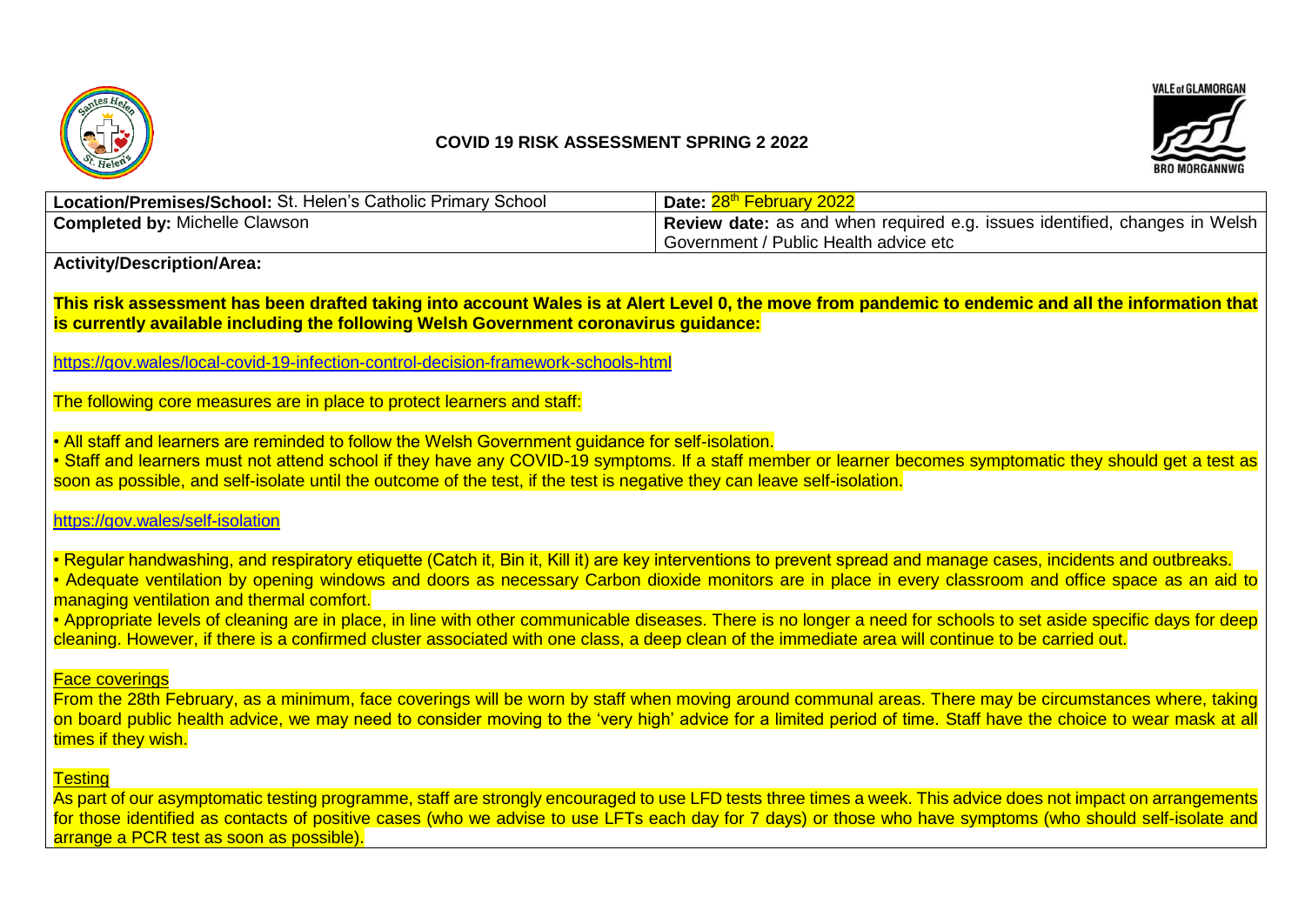| What are the<br>hazards? | Who might be<br>harmed and how?                                        | What are you already doing?                                                                                                                                                                                                                                                                                                                                                                                                                                                                                                                                                                                                                                                                                                                                                                                                                                                                                                                                                                                                    | What further action is<br>necessary?                                | <b>Action by</b><br>whom | <b>Action by</b><br>when | <b>Date</b><br>action<br>complete<br>d |
|--------------------------|------------------------------------------------------------------------|--------------------------------------------------------------------------------------------------------------------------------------------------------------------------------------------------------------------------------------------------------------------------------------------------------------------------------------------------------------------------------------------------------------------------------------------------------------------------------------------------------------------------------------------------------------------------------------------------------------------------------------------------------------------------------------------------------------------------------------------------------------------------------------------------------------------------------------------------------------------------------------------------------------------------------------------------------------------------------------------------------------------------------|---------------------------------------------------------------------|--------------------------|--------------------------|----------------------------------------|
| Spread of<br>Coronavirus | Staff & pupils<br>Not following<br><b>Welsh Government</b><br>guidance | Anybody unwell with symptoms of COVID-19 will<br>stay at home:<br>New continuous cough;<br>High temperature;<br>Loss of/change in taste or smell.<br>No pupils/staff to attend school if they:<br>• Feel unwell, have any of the above<br>symptoms or have tested positive to<br>COVID-19 in the past 10 days;<br>Have been contacted by Test Trace<br>Protect and asked to self-isolate.<br>If a member of the immediate household<br>test positive for Covid 19 a PCR test<br>should be undertaken and then only self-<br>isolate if the test is positive but staff/pupil<br>will take a cautious approach and be<br>mindful of any potential symptoms<br>Anyone (staff or pupils) who have any of the<br>wider symptoms of COVID-19 (fatigue, myalgia,<br>sore throat, headache, sneezing, loss of appetite,<br>nausea, vomiting and diarrhoea) should seek a<br>PCR test.<br>Robust hand and respiratory hygiene including<br>ventilation.<br>Those eligible will be double vaccinated and have<br>received their booster. | Ongoing monitoring /<br>School's Tracker<br>Warn and Inform Letters | All Staff                | Ongoing                  |                                        |
|                          |                                                                        | Continue with the regular cleaning arrangements<br>during the day and at the end of the school day.                                                                                                                                                                                                                                                                                                                                                                                                                                                                                                                                                                                                                                                                                                                                                                                                                                                                                                                            |                                                                     |                          |                          |                                        |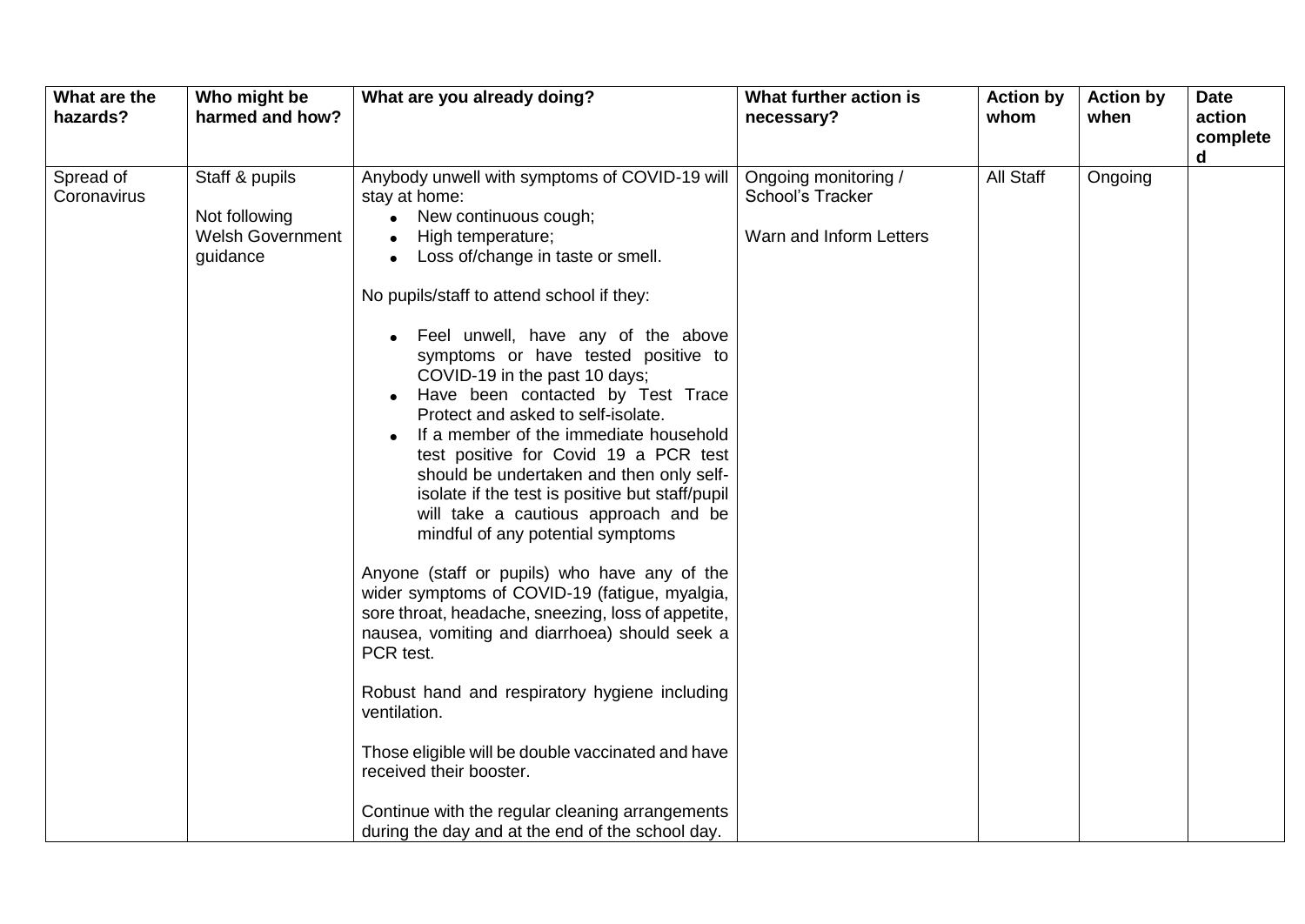|                              |                | Active engagement with Test, Trace, Protect.<br>Consideration how to maximise distancing<br>between those in school wherever possible and<br>minimise potential for contamination.<br>Encourage the use of outdoor learning spaces.<br>Visitors to the school - records kept of who has<br>visited and when.<br>All permitted visitors, including parents, who<br>access the school site will be requested to wear<br>a face covering in communal areas. All visitors<br>are able to wear a mask for the duration of their<br>visit. |                                                                 |                  |  |
|------------------------------|----------------|--------------------------------------------------------------------------------------------------------------------------------------------------------------------------------------------------------------------------------------------------------------------------------------------------------------------------------------------------------------------------------------------------------------------------------------------------------------------------------------------------------------------------------------|-----------------------------------------------------------------|------------------|--|
| Prevention of<br>Coronavirus | Staff & Pupils | Regular communication with staff, parents,<br>guardians.                                                                                                                                                                                                                                                                                                                                                                                                                                                                             |                                                                 | Head<br>Teacher  |  |
|                              |                | Minimise contact between individuals as<br>reasonably practicable:<br>• No large group indoor activities eg live<br>assemblies/concerts for the short term, to<br>be reviewed on a weekly basis;<br>Minimal movement around the school -<br>traffic routes will stay in place;<br>Staggered approach to lunchtimes,<br>breaktimes and Breakfast Clubs.<br>Process in place for removing face coverings by<br>those that use them when they arrive at school -                                                                        | All Staff (exemptions apply)<br>will wear face coverings in     | <b>All Staff</b> |  |
|                              |                | don't touch the front of the mask, place mask in<br>covered bin (reusable masks into a plastic bag<br>that can be taken home with them), wash hands.                                                                                                                                                                                                                                                                                                                                                                                 | communal areas / where<br>social distancing is not<br>possible. |                  |  |
|                              |                | Cleaning hands thoroughly more often than usual<br>with soap & water/hand gel – on arrival at school,                                                                                                                                                                                                                                                                                                                                                                                                                                | Ensure sufficient hand<br>washing / hand gel 'stations'         | Head<br>Teacher  |  |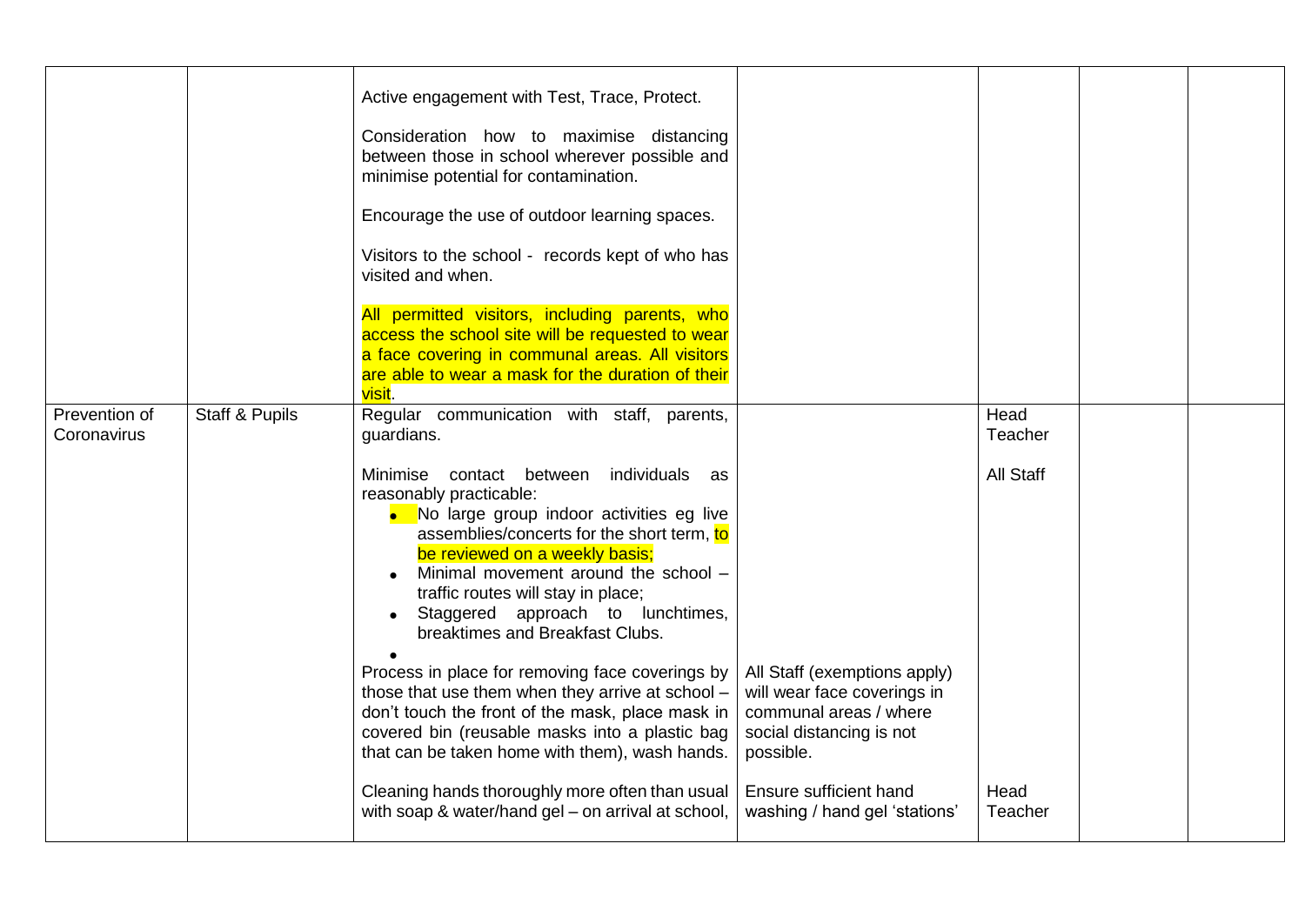| from<br>breaks,<br>toilet<br>visits<br>returning<br>and<br>before/after eating.                                                                                                                                                                                                                                                                                                                                                                                                                                                                                                        |                                                                                                                        |                 |         |
|----------------------------------------------------------------------------------------------------------------------------------------------------------------------------------------------------------------------------------------------------------------------------------------------------------------------------------------------------------------------------------------------------------------------------------------------------------------------------------------------------------------------------------------------------------------------------------------|------------------------------------------------------------------------------------------------------------------------|-----------------|---------|
| Good respiratory hygiene by promoting 'catch it,<br>bin it, kill it'.                                                                                                                                                                                                                                                                                                                                                                                                                                                                                                                  | Supplies of tissues & closed<br>lid pedal bins available in all<br>classes                                             | Head<br>Teacher | ongoing |
| Continuing with enhanced cleaning. At least once<br>a week 'fogging' in each area.                                                                                                                                                                                                                                                                                                                                                                                                                                                                                                     |                                                                                                                        |                 | ongoing |
| Frequently touched surfaces &<br>outside<br>equipment will need to be cleaned                                                                                                                                                                                                                                                                                                                                                                                                                                                                                                          | Toilets will be shared by<br>different groups however,<br>children will wash hands prior<br>to entering the toilet and | Head<br>Teacher |         |
| Wearing appropriate PPE (see below).<br>Ensure appropriate ventilation.                                                                                                                                                                                                                                                                                                                                                                                                                                                                                                                | when leaving the toilet &<br>ensure toilets will be cleaned<br>at least daily.                                         |                 | ongoing |
| CO2 monitors to be used to monitor the air<br>quality. If alarm sounds then additional ventilation<br>to be provided.                                                                                                                                                                                                                                                                                                                                                                                                                                                                  |                                                                                                                        |                 |         |
| HEPA air filters to be used in each classroom.                                                                                                                                                                                                                                                                                                                                                                                                                                                                                                                                         |                                                                                                                        |                 |         |
| <b>Within classroom:</b><br>Make small adaptations to the classroom<br>$\bullet$<br>to support minimal face-to-face contact<br>where possible, including sitting side by<br>side and facing forwards;<br>Move unnecessary furniture out of<br>classrooms to give more space;<br>Maintain a distance & reduce the amount<br>of time they are in face-to-face contact;<br>Ideally, adults to maintain social distance<br>$\bullet$<br>from each other and from pupils;<br>Staff to avoid close face-to-face contact<br>$\bullet$<br>and minimise time spent within 1 metre of<br>anyone. |                                                                                                                        | <b>Staff</b>    | ongoing |
|                                                                                                                                                                                                                                                                                                                                                                                                                                                                                                                                                                                        |                                                                                                                        |                 |         |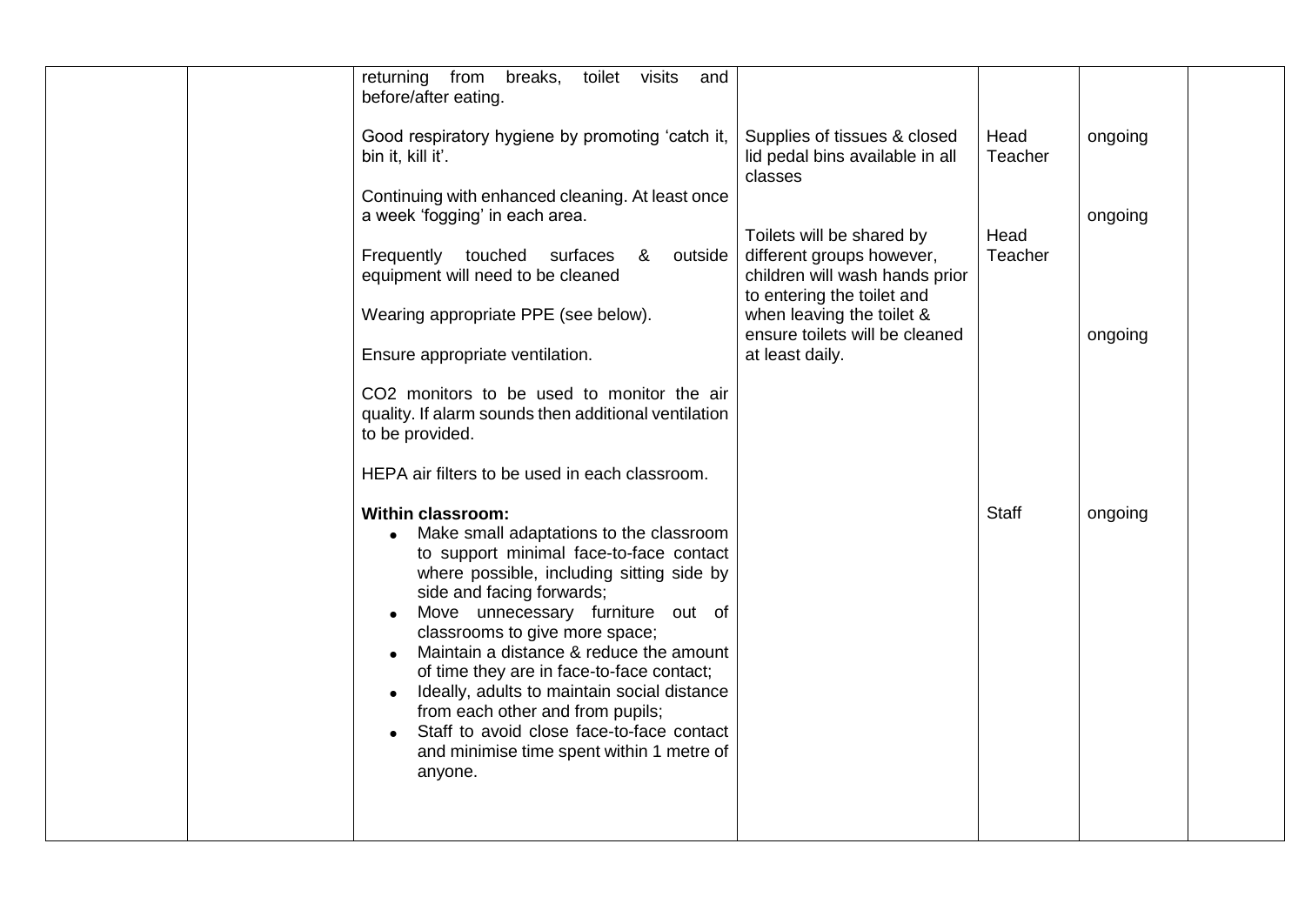|                                                |           | Elsewhere:<br>• Avoid<br>large gatherings such<br>as<br>assemblies or collective worship with<br>more than one group, to be reviewed<br>weekly;<br>Movement around the school to be at a<br>minimum and traffic routes will be used;<br>• Avoid creating busy corridors, entrances<br>and exits;<br>• Additional staff spaces set up to avoid<br>using small communal areas eg. social<br>distancing will be maintained in staff<br>rooms.<br>Reading books can be taken home, but Resources that are shared<br>unnecessary sharing should be avoided; they<br>should be cleaned and rotated.<br>Staff and pupils should have their own individual<br>and very frequently used equipment such as<br>pens and pencils that are not shared.<br>Classroom-based resources such as books and<br>games can be used and shared within a contact<br>group but they should be cleaned regularly.<br>Shared learning areas such as sandpits and<br>playdough will be limited to small groups. | between groups such as<br>sports, art and science<br>equipment must be cleaned<br>frequently      |           |  |
|------------------------------------------------|-----------|--------------------------------------------------------------------------------------------------------------------------------------------------------------------------------------------------------------------------------------------------------------------------------------------------------------------------------------------------------------------------------------------------------------------------------------------------------------------------------------------------------------------------------------------------------------------------------------------------------------------------------------------------------------------------------------------------------------------------------------------------------------------------------------------------------------------------------------------------------------------------------------------------------------------------------------------------------------------------------------|---------------------------------------------------------------------------------------------------|-----------|--|
| Asymptomatic<br>staff /pupils at<br>the school | All staff | Lateral flow devices are available to all staff<br>working in primary setting/schools. Families are<br>now able to pick up test kits from us. Testing is<br>voluntary, but staff are encouraged to participate<br>to further reduce the risk of asymptomatic<br>transmission within the workplace.                                                                                                                                                                                                                                                                                                                                                                                                                                                                                                                                                                                                                                                                                   | School SLT will continue to<br>monitor the process and will<br>support any staff with<br>queries. | All staff |  |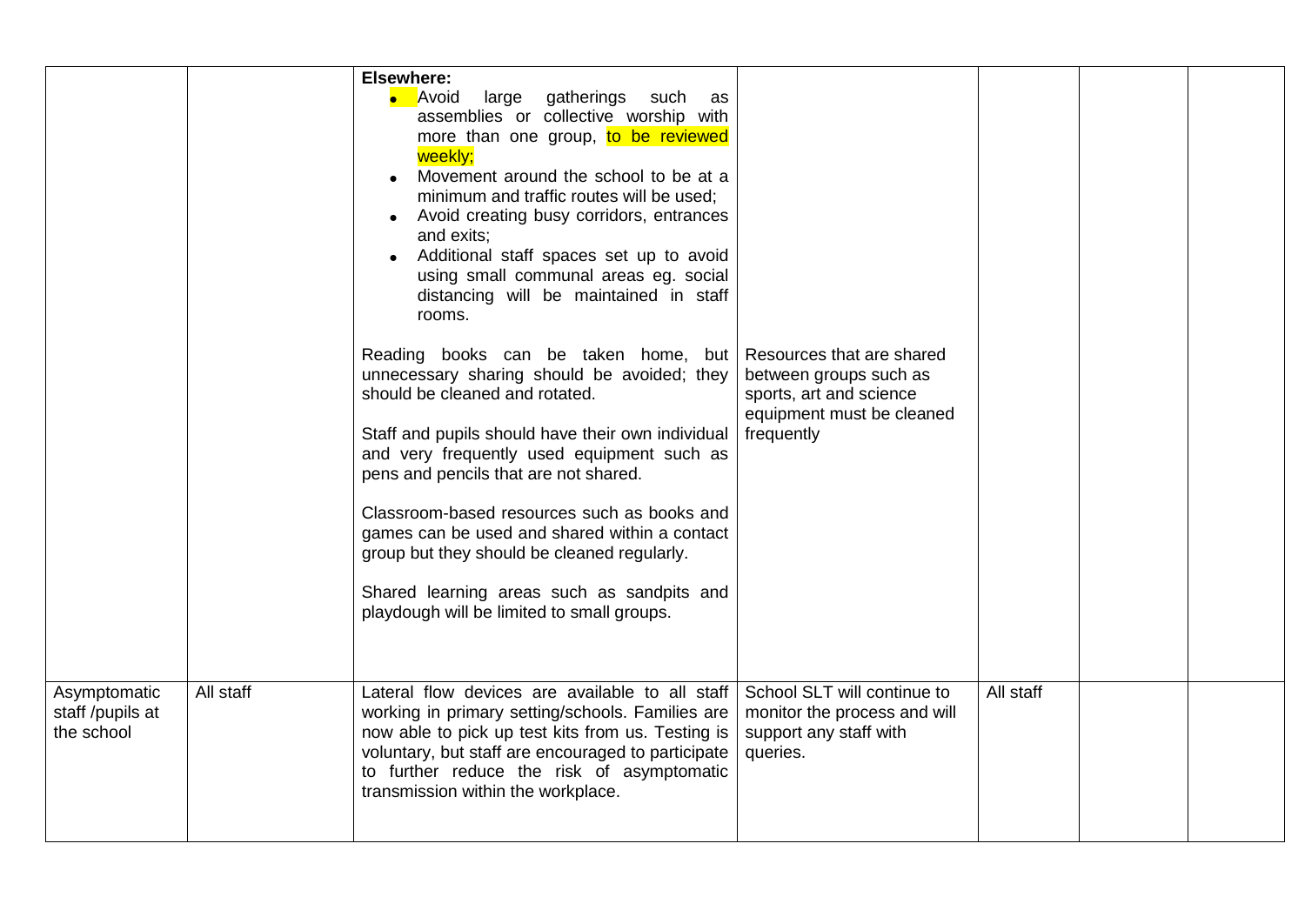| The only exception is staff who have tested        |  |  |
|----------------------------------------------------|--|--|
| positive for Covid 19 will not be able to take a   |  |  |
| lateral flow test for 90 days from their positive  |  |  |
| result.                                            |  |  |
|                                                    |  |  |
| If a person showing no symptoms has a positive     |  |  |
| lateral flow test they no longer need to have a    |  |  |
| follow up PCR test to confirm the result, unless   |  |  |
| they are in a clinically vulnerable group.         |  |  |
|                                                    |  |  |
| Contacts of confirmed cases (From Welsh            |  |  |
| Government updated guidance January 2022):         |  |  |
|                                                    |  |  |
| • All over 18s who are fully vaccinated (having    |  |  |
| received two full doses of an approved vaccine)    |  |  |
| and children aged 5 to 17 are now asked to take    |  |  |
| lateral flow tests (LFTs) every day for 7 days if  |  |  |
| they are identified as a contact of a positive     |  |  |
| COVID-19 case. This is known as 'Daily Contact     |  |  |
| Testing'. (Please note that this identification of |  |  |
| contacts is determined by Test, Trace and          |  |  |
| Protect and not by school).                        |  |  |
| • The recommendation is that those undertaking     |  |  |
| Daily Contact Testing take their test before they  |  |  |
|                                                    |  |  |
| arrive at school each day. These individuals do    |  |  |
| not need to self-isolate for that day unless they  |  |  |
| have a positive lateral flow test or develop       |  |  |
| symptoms. In either of these cases, they should    |  |  |
| book a PCR test as soon as possible.               |  |  |
| • Unvaccinated adults identified as a contact of a |  |  |
| positive COVID-19 case must isolate for 7 days.    |  |  |
| • Children under 5 years old remains unchanged     |  |  |
| - they are not required to self-isolate or test as |  |  |
| contacts.                                          |  |  |
| • Anyone identified as a contact, who is fully     |  |  |
| vaccinated or aged 5 to 17 can access daily        |  |  |
| contact testing instead of self-isolation,         |  |  |
| regardless of whether they are a household or      |  |  |
| close contact.                                     |  |  |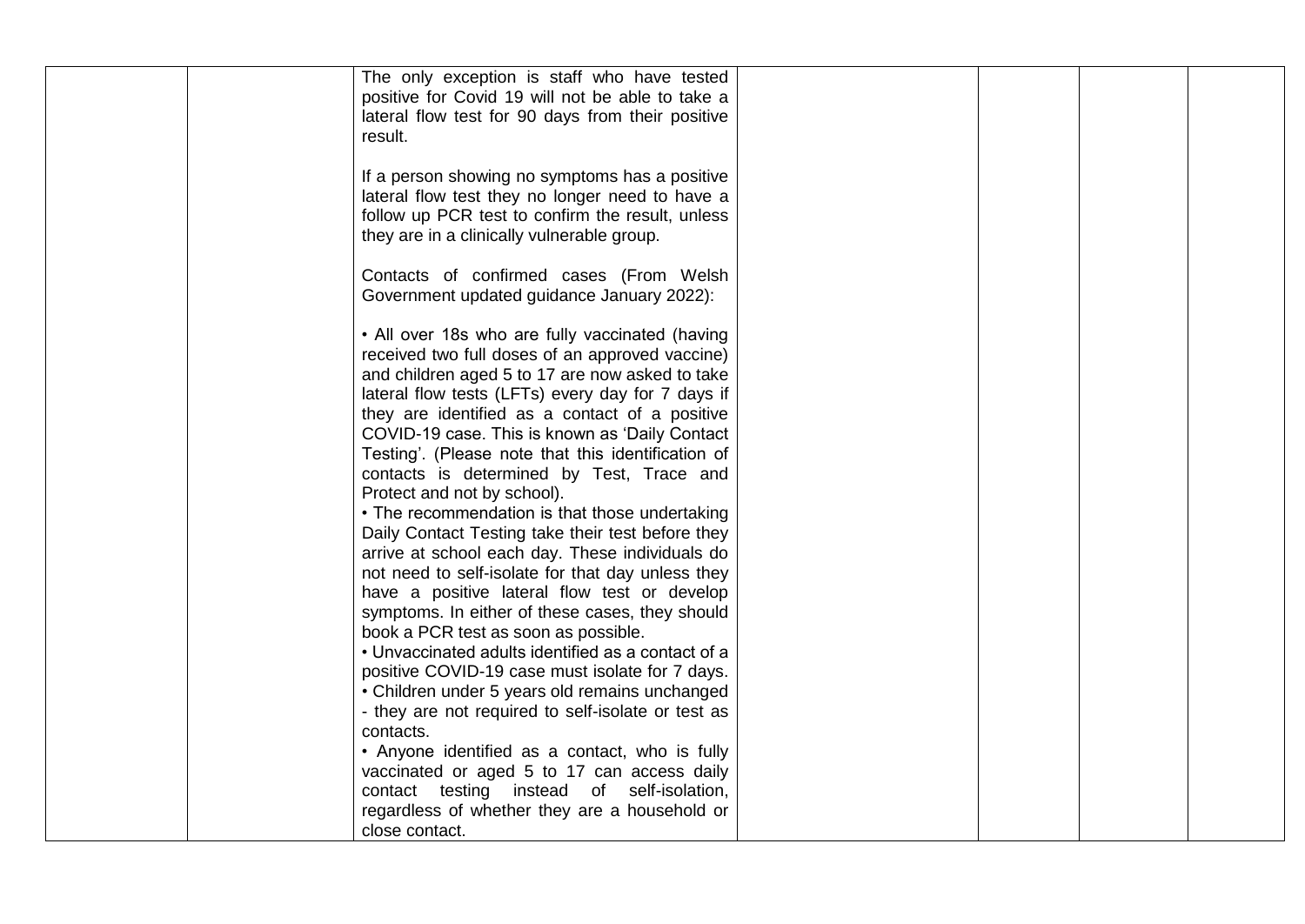|                                                    |                | Anyone who tests positive using a Lateral Flow<br>Device (LFD):<br>• will not attend setting or school and will inform<br>the school immediately so that all contacts can be<br>warned and informed.<br>• school will complete the Educational Settings<br>Positive Case Notification Form and send to<br>ttpcvschools@cardiff.gov.uk                                                                                                                                                                                                                                                                                                                                                           |                                                                                                                                                                                                                                |                  |         |  |
|----------------------------------------------------|----------------|-------------------------------------------------------------------------------------------------------------------------------------------------------------------------------------------------------------------------------------------------------------------------------------------------------------------------------------------------------------------------------------------------------------------------------------------------------------------------------------------------------------------------------------------------------------------------------------------------------------------------------------------------------------------------------------------------|--------------------------------------------------------------------------------------------------------------------------------------------------------------------------------------------------------------------------------|------------------|---------|--|
| Incorrect Use of<br>PPE and face<br>coverings i.e. | Staff & pupils | Social/physical distancing, hand hygiene and<br>respiratory hygiene remain the most effective<br>ways to prevent the spread of coronavirus.                                                                                                                                                                                                                                                                                                                                                                                                                                                                                                                                                     |                                                                                                                                                                                                                                |                  |         |  |
| exposure to the<br>virus<br>inadvertently          |                | Staff can choose to use surgical face masks<br>when undertaking routine education activities in<br>the classroom/school setting if social distancing<br>cannot be guaranteed.<br>If a pupil becomes unwell with symptoms of<br>COVID-19 and needs direct personal care, staff<br>will wear disposable gloves, apron and fluid-<br>resistant (type IIR) surgical mask; eye protection<br>should also be worn if a risk assessment<br>determines that there is a risk of splashing to the<br>eyes from coughing, spitting or vomiting; gloves<br>and aprons to be worn when cleaning areas<br>where a symptomatic person has been.<br>All the above PPE to be worn if providing intimate<br>care. | All staff (exemptions apply) to<br>wear face coverings in<br>communal areas such as<br>corridors and the staff room /<br>kitchen.<br>Provide staff with a supply of<br>single-use face coverings or<br>washable face coverings | <b>All Staff</b> | ongoing |  |
|                                                    |                | School environment to be organised so they<br>operate with social distancing maintained<br>throughout a routine day.<br>Any visitor to the school will need to wear a face                                                                                                                                                                                                                                                                                                                                                                                                                                                                                                                      |                                                                                                                                                                                                                                | Head<br>Teacher  | ongoing |  |
|                                                    |                | covering and sign the visitor register.                                                                                                                                                                                                                                                                                                                                                                                                                                                                                                                                                                                                                                                         |                                                                                                                                                                                                                                |                  |         |  |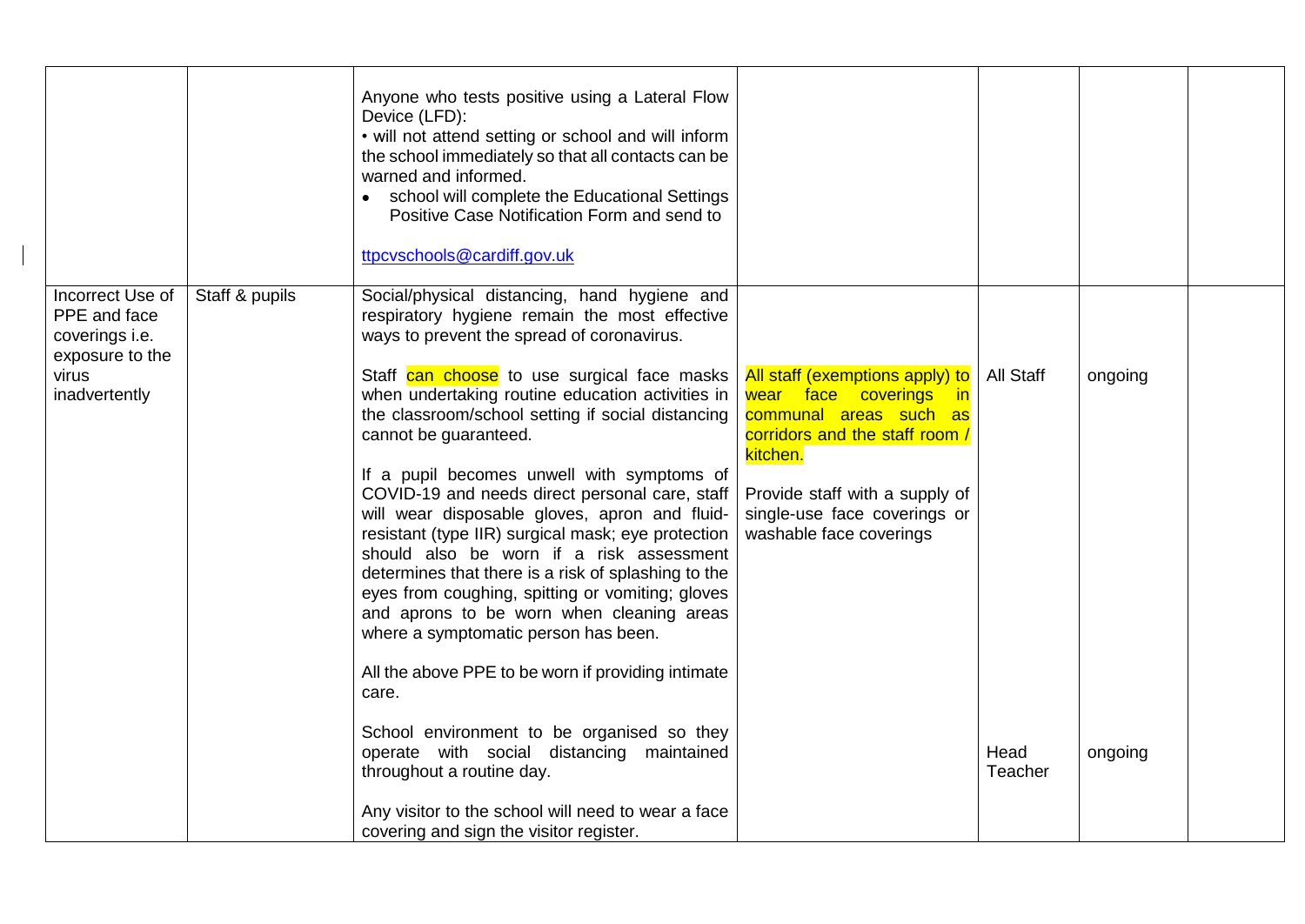|                |                   | Parents will be asked to wear a face covering       |                               |              |         |  |
|----------------|-------------------|-----------------------------------------------------|-------------------------------|--------------|---------|--|
|                |                   | when on the school site.                            |                               |              |         |  |
|                |                   |                                                     |                               |              |         |  |
|                |                   | Staff can choose to wear surgical mask face         |                               |              |         |  |
|                |                   | coverings when dealing with upset children at the   |                               |              |         |  |
|                |                   | beginning of the day as staff might need to get     |                               |              |         |  |
|                |                   |                                                     |                               |              |         |  |
|                |                   | close to parents/carers in this instance.           |                               |              |         |  |
| People at      | Staff & pupils    | Pupils who develop Covid symptoms are to be         | Ensure surfaces that          | <b>Staff</b> | ongoing |  |
| school who are | possibly visitors | placed in a separate room until they are            | symptomatic pupils / staff    |              |         |  |
| unwell         |                   | collected, supervised at a distance of 2 metres     | have come into contact with   |              |         |  |
|                |                   | where possible. If this is not possible, disposable | are carefully and thoroughly  |              |         |  |
|                |                   | gloves, apron, disposable mask type IIR & visor     | cleaned                       |              |         |  |
|                |                   | to be worn.                                         |                               |              |         |  |
|                |                   |                                                     |                               |              |         |  |
|                |                   | Anybody with the three main Covid symptoms to       | If test is negative, they can | Staff /      | ongoing |  |
|                |                   | stay at home, begin to self-isolate and make        | return to school when they    | pupils       |         |  |
|                |                   | arrangements to be tested ASAP (including           | feel well enough to do so     |              |         |  |
|                |                   | pupils). If positive the rest of the household will |                               |              |         |  |
|                |                   | take PCR test and are advised to take a cautious    | Advise H&S Team as soon       | Head         | ongoing |  |
|                |                   |                                                     |                               | Teacher      |         |  |
|                |                   | approach.                                           | as anybody in the school      |              |         |  |
|                |                   |                                                     | tests positive                |              |         |  |
|                |                   | Engage with the Test, Trace, Protect strategy.      |                               |              |         |  |
|                |                   |                                                     |                               | Line         | ongoing |  |
|                |                   | Please note that guidance may change in future      |                               | manager      |         |  |
|                |                   | and the latest position and further guidance can    |                               |              |         |  |
|                |                   | be found at:                                        |                               |              |         |  |
|                |                   | https://gov.wales/self-isolation                    |                               |              |         |  |
|                |                   |                                                     |                               |              |         |  |
|                |                   | All staff will be able to undertake three times a   |                               |              |         |  |
|                |                   | week 'lateral flow tests', communicating positive   |                               |              |         |  |
|                |                   | results to HT/Admin Staff asap.                     |                               |              |         |  |
|                |                   |                                                     |                               |              |         |  |
|                |                   | Manage confirmed cases of COVID-19 among            |                               |              |         |  |
|                |                   | the school community and contain any outbreak       |                               |              |         |  |
|                |                   | by following local health protection team advice.   |                               |              |         |  |
|                |                   |                                                     |                               |              |         |  |
|                |                   |                                                     |                               |              |         |  |
|                |                   | Thoroughly clean the areas used by the unwell       |                               |              |         |  |
|                |                   | child/staff member.                                 |                               |              |         |  |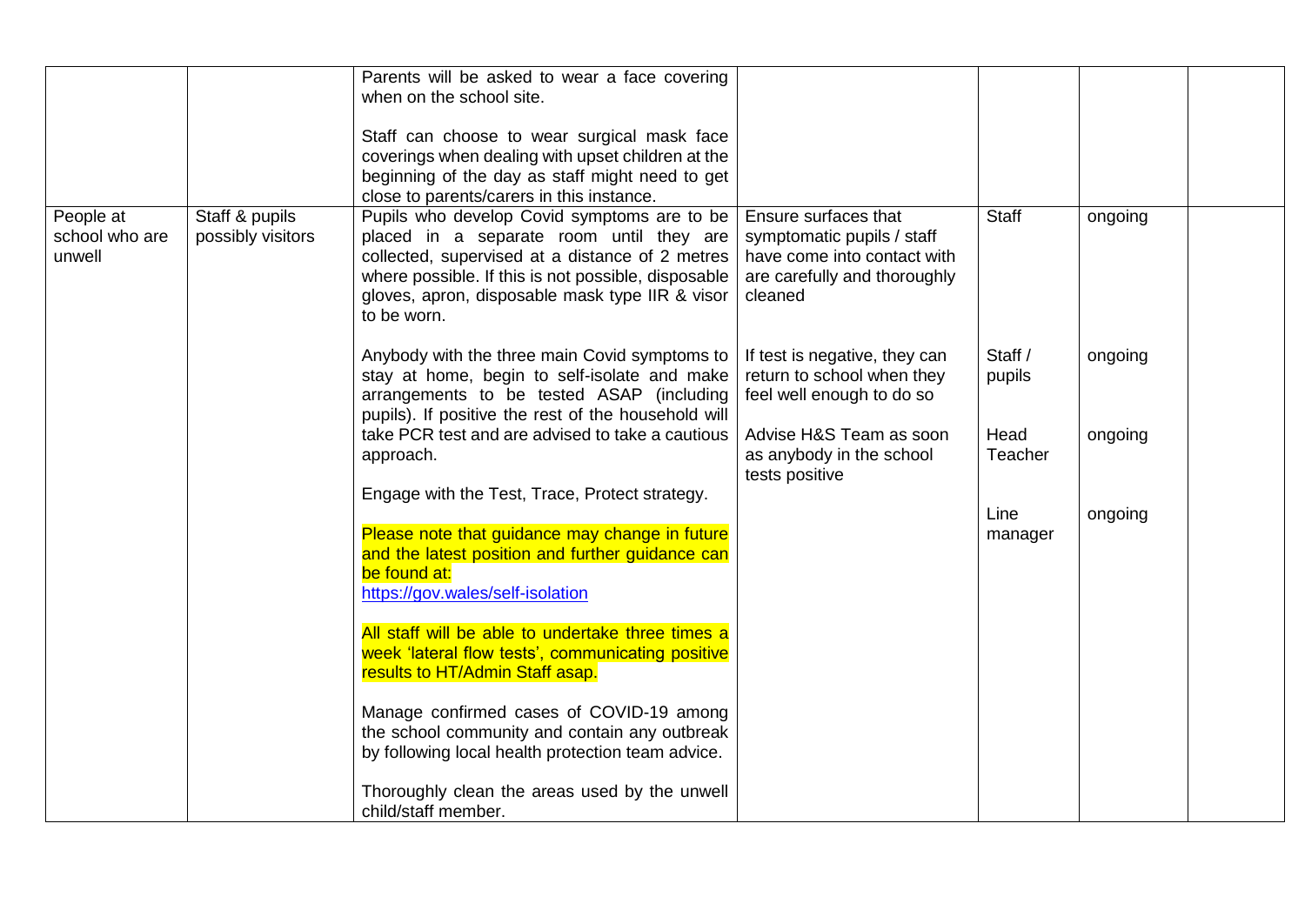| Engage with the<br>Test, Trace,<br>Protect (TTP)<br>Strategy to<br>avoid the<br>spread of the<br>virus | Staff & pupils | School will remind everybody who is showing<br>symptoms to self-isolate and book a test. Those<br>living with someone showing symptoms will also<br>self-isolate, get a test and then will take a<br>cautious<br>approach<br>if<br>negative.<br>The Test Track Protect team will work with the<br>school to identify which pupils will need to be<br>tested or may need to be warned and informed<br>following a positive case linked to the school.                                                                                                                                         | School will be contacted by<br>the TTP team to assist in<br>tracing contacts<br>School to maintain records of<br>all staff / pupils on site,<br>where, when etc.                                                                                                                                                                                                                                                                                                                                                                                                                                                                                                                 | Head<br>Teacher                                   | ongoing |  |
|--------------------------------------------------------------------------------------------------------|----------------|----------------------------------------------------------------------------------------------------------------------------------------------------------------------------------------------------------------------------------------------------------------------------------------------------------------------------------------------------------------------------------------------------------------------------------------------------------------------------------------------------------------------------------------------------------------------------------------------|----------------------------------------------------------------------------------------------------------------------------------------------------------------------------------------------------------------------------------------------------------------------------------------------------------------------------------------------------------------------------------------------------------------------------------------------------------------------------------------------------------------------------------------------------------------------------------------------------------------------------------------------------------------------------------|---------------------------------------------------|---------|--|
| Pupils & staff<br>with underlying<br>health<br>conditions                                              | Staff & pupils | Staff and pupil well-being is a primary concern for<br>the school.<br>Support mechanisms for staff include:<br>Talking to line manager;<br>Completing the All Wales Covid-19<br>workforce assessment tool;<br>Employee Assistance Programme (Care<br>First) available 24/7 on 0800 174 319;<br>Occupational Health Service can be<br>contacted on<br>https://staffnet.valeofglamorgan.gov.uk/S<br>taff-Central/Human-<br>Resources/Occupational-<br>Health/Referring-to-Occupational-<br>Health.aspx<br>Staff to be alert to identify and support learners<br>who exhibit signs of distress. | <b>Monitor Welsh Government</b><br>advice for any additional<br>action to be taken in relation<br>to those that were shielding.<br>Support can be obtained<br>from the H&S Team and / or<br>the OH Service<br>Staff to use the COVID-19<br>Workforce Risk Assessment<br>(self-assessment) to consider<br>their own health and well-<br>being status to see if they are<br>at higher risk of developing<br>more serious symptoms if<br>they come into contact with<br>the COVID-19 virus - result<br>will be either low, high or very<br>high. Result to be discussed<br>with the line manager.<br>Well-being action plan for<br>any staff who require<br>reasonable adjustments. | Head<br>Teacher<br>Any staff<br>that<br>choose to | ongoing |  |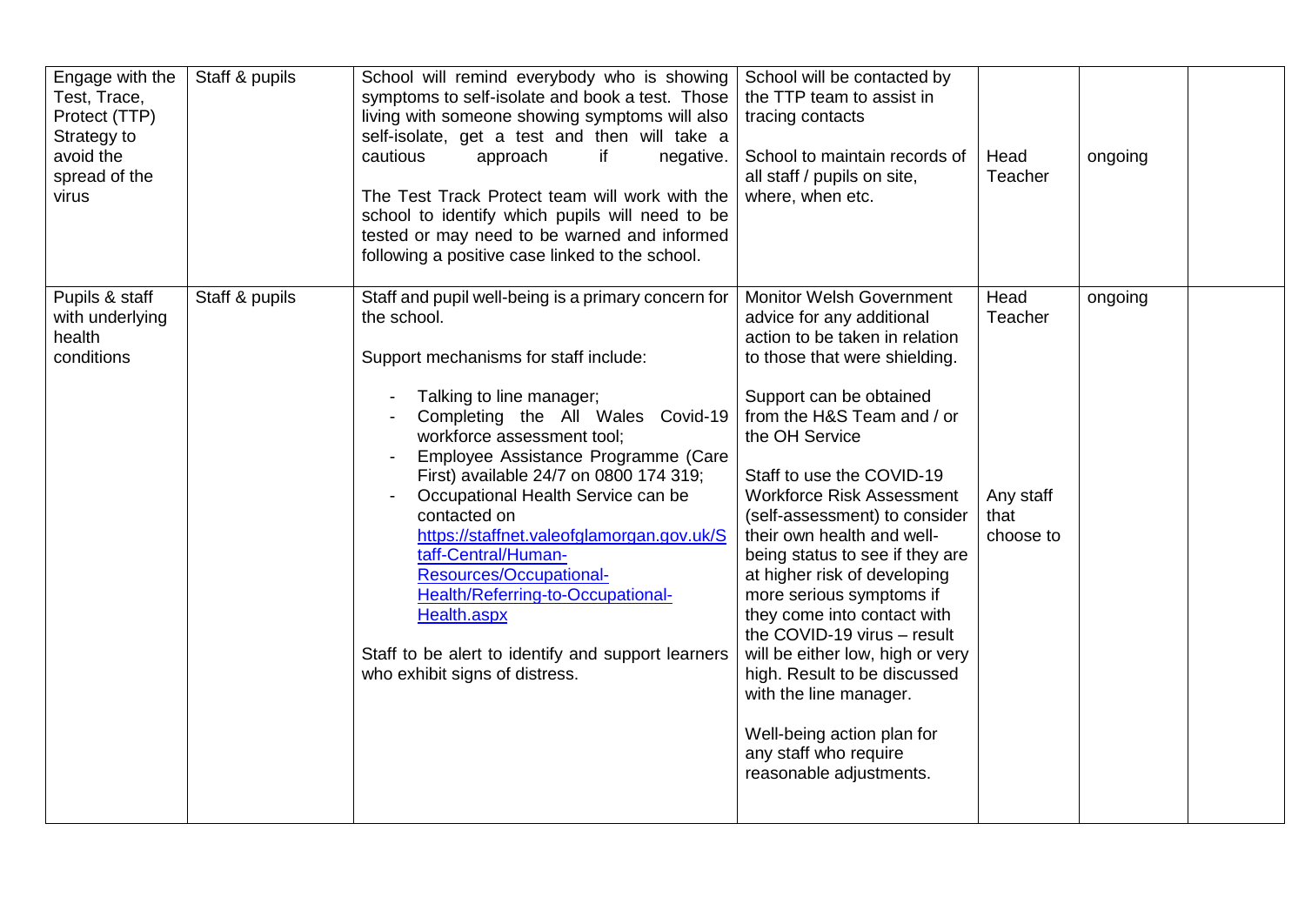| Transport $-$<br>spread of the<br>virus during<br>commuting to<br>school                                                  | Staff & pupils                                                    | Face coverings to be worn on public transport.<br>If staff are sharing a vehicle, they will take<br>reasonably precautions i.e. socially distance, use<br>of face covering and ventilation.<br>Face coverings will be worn on all school<br>transport and the risk assessment provided will<br>be followed.                                           | EVC / HT                                                                                                | ongoing |  |
|---------------------------------------------------------------------------------------------------------------------------|-------------------------------------------------------------------|-------------------------------------------------------------------------------------------------------------------------------------------------------------------------------------------------------------------------------------------------------------------------------------------------------------------------------------------------------|---------------------------------------------------------------------------------------------------------|---------|--|
| Lack of First Aid<br>provision or<br>transmission of<br>the virus via the<br>application of<br>first aid                  | All staff & Pupils                                                | Low risk environment.<br>Supervision ratios to be adhered to (minimum of<br>emergency first aid staff on site at all times).<br>First aid equipment available and adequately<br>stocked. Hygiene will be maintained throughout<br>the first aid process<br>Corporate accident / incident form to be<br>completed where appropriate.                   | All first aid trained staff will<br>keep up to date with latest<br>government guidance on first<br>aid. | ongoing |  |
| Administering<br>prescription<br>medication<br>Incorrect<br>medication or<br>dosage given;<br>medication not<br>available | Pupils                                                            | Usual school policy / procedures to be followed<br>by staff hygiene and PPE worn as required.                                                                                                                                                                                                                                                         |                                                                                                         | ongoing |  |
| Fire breaking<br>out                                                                                                      | All staff & pupils<br>Burns, smoke<br>inhalation,<br>asphyxiation | Fire alarm checks to be carried out as normal<br>Fire doors should not be wedged open unless<br>done so with an appropriate hold open device<br>that is connected to the fire alarm system.<br>Head Teacher will ensure fire risk assessment is<br>up-to-date and any outstanding work undertaken<br>Fire evacuation procedures and drills undertaken | Support can be obtained<br>from Fire Safety Officer on<br>01446 709150                                  | ongoing |  |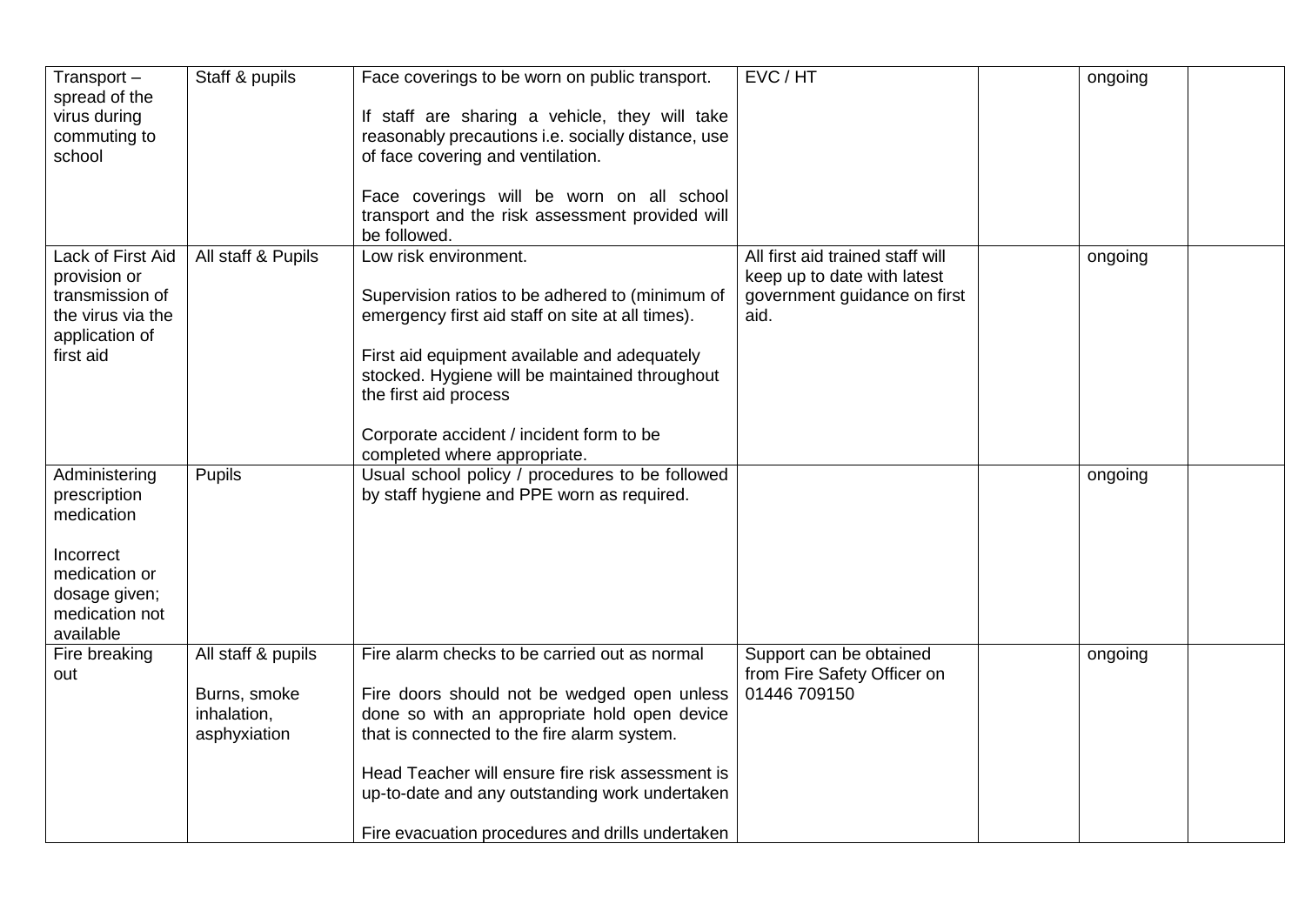| Safeguarding<br>issues due to | Pupils               | All staff aware of their safeguarding duties.                                      | ongoing |  |
|-------------------------------|----------------------|------------------------------------------------------------------------------------|---------|--|
| the Covid 19                  |                      | All staff and pupils should know how to contact                                    |         |  |
| situation                     |                      | the Designated Safeguarding Person (DSP) and                                       |         |  |
|                               |                      | consider how pupils can talk privately.                                            |         |  |
|                               |                      | Standard procedures to be observed including<br>consideration of older age groups. |         |  |
|                               |                      | Appropriate site security arrangements in place.                                   |         |  |
| Breaches of                   | All staff & pupils   | All routine inspections & tests must be                                            | ongoing |  |
| Building &<br>property        | Legionella, defects  | maintained e.g. legionella water monitoring, hand<br>wash water temperatures.      |         |  |
| maintenance                   | in property, faults, |                                                                                    |         |  |
|                               | electric shock etc.  | Statutory inspections & servicing to continue.                                     |         |  |
|                               |                      | Defects to be reported for remedial action.                                        |         |  |
|                               |                      | All doors to chemical / cleaning storage, electrical                               |         |  |
|                               |                      | distribution cupboards, high risk areas etc. to be                                 |         |  |
|                               |                      | kept locked.                                                                       |         |  |
|                               |                      | Good housekeeping to be maintained.                                                |         |  |
|                               |                      |                                                                                    |         |  |
|                               |                      | All outdoor building maintenance must be                                           |         |  |
|                               |                      | coordinated with the Head Teacher to ensure                                        |         |  |
|                               |                      | segregation from pupils and staff e.g. grass<br>cutting.                           |         |  |
|                               |                      | All contractors report to reception prior to the start                             |         |  |
|                               |                      | of any work and will follow the school procedures.                                 |         |  |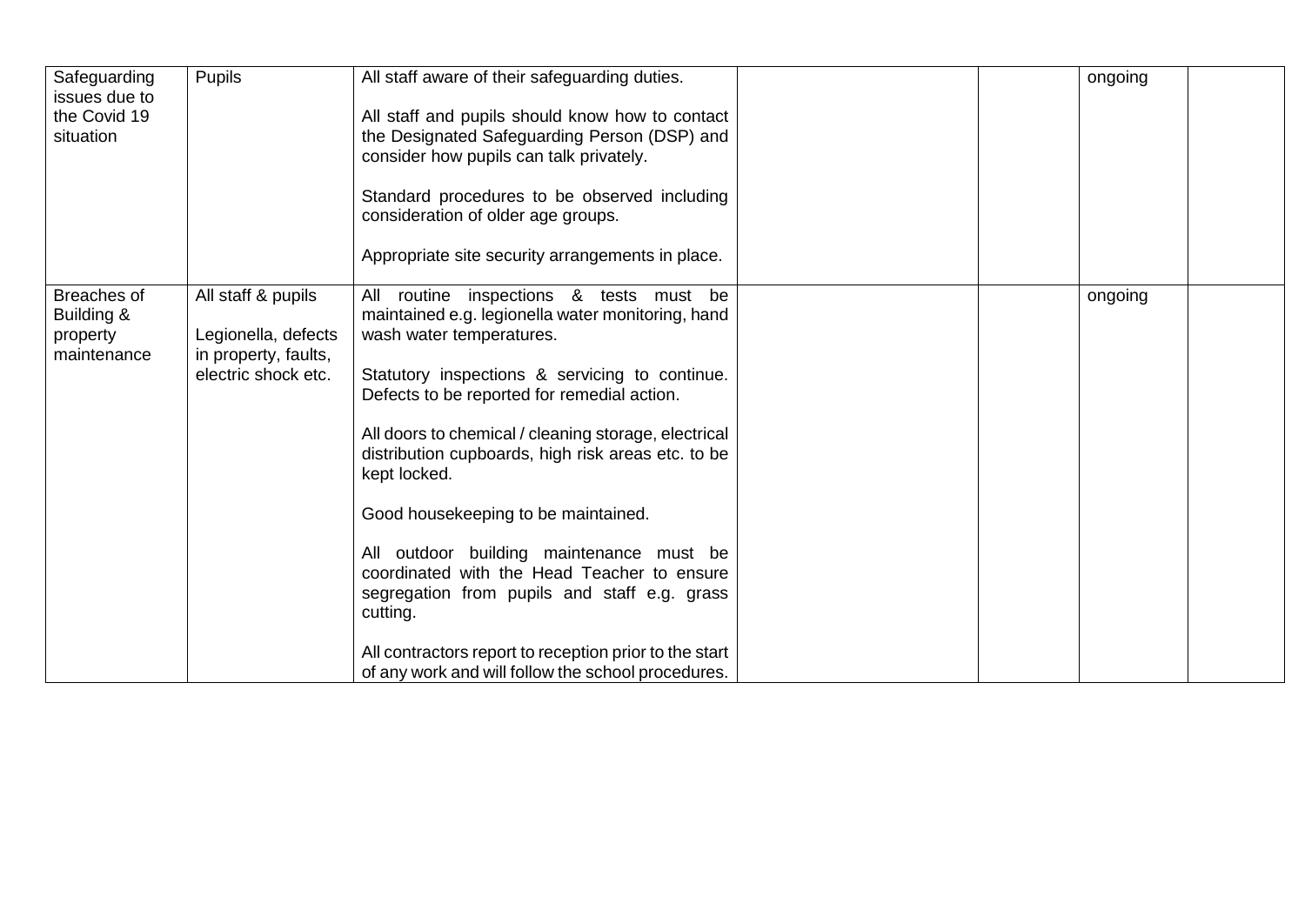| Cleaning so that<br>the virus does<br>not spread            | All staff & pupils                                                                         | Maintain robust cleaning at all times.<br>At least once a week 'fogging' of all areas.<br>Wash hands following any cleaning activity.<br>Cleaners to wear appropriate PPE in line with<br>current arrangements e.g. gloves, apron etc.<br>Wear goggles if decanting chemicals where there<br>is a risk of splashing in the eyes.<br>Staff to assist with cleaning where appropriate.<br>COSHH information on cleaning products. | The school will be aware of<br>the provision for cleaning<br>supplies from the Vale and<br>the removal of additional<br>funding so will manage<br>cleaning resources to ensure<br>that a robust approach is<br>followed.                                  | ongoing |  |
|-------------------------------------------------------------|--------------------------------------------------------------------------------------------|---------------------------------------------------------------------------------------------------------------------------------------------------------------------------------------------------------------------------------------------------------------------------------------------------------------------------------------------------------------------------------------------------------------------------------|-----------------------------------------------------------------------------------------------------------------------------------------------------------------------------------------------------------------------------------------------------------|---------|--|
| Lack of staff,<br>reduction in<br>supervision               | Staff & pupils<br>Lack of<br>supervision,<br>increase in<br>accidents, increase<br>contact | COSHH slide deck for staff.<br>Maintain supervision levels as far as practicable<br>at all times.<br>Identify back-up staff from both within school and<br>a supply agency (regular supply staff where<br>possible).<br>Utilise rotas to cover access times including<br>break and lunch times. Consider redeploying<br>staff where necessary.                                                                                  | Head Teacher, SLT, Admin<br>To be continually monitored.                                                                                                                                                                                                  | ongoing |  |
| Catering $-$<br>spread of the<br>virus during<br>meal times | Staff and pupils                                                                           | Kitchens will be fully open.<br>Pupils will eat school dinners in the dining<br>room/Hall.<br>Tables and points of contact will be cleaned.<br>There will be good ventilation.<br>Staff will socially distance.                                                                                                                                                                                                                 | Further information and<br>guidance provided by Welsh<br>Government to cover any<br>potential issues with the<br>provision of free school<br>meals, if the need arises<br>The use of face coverings by<br>staff will be a decision for the<br>school team |         |  |